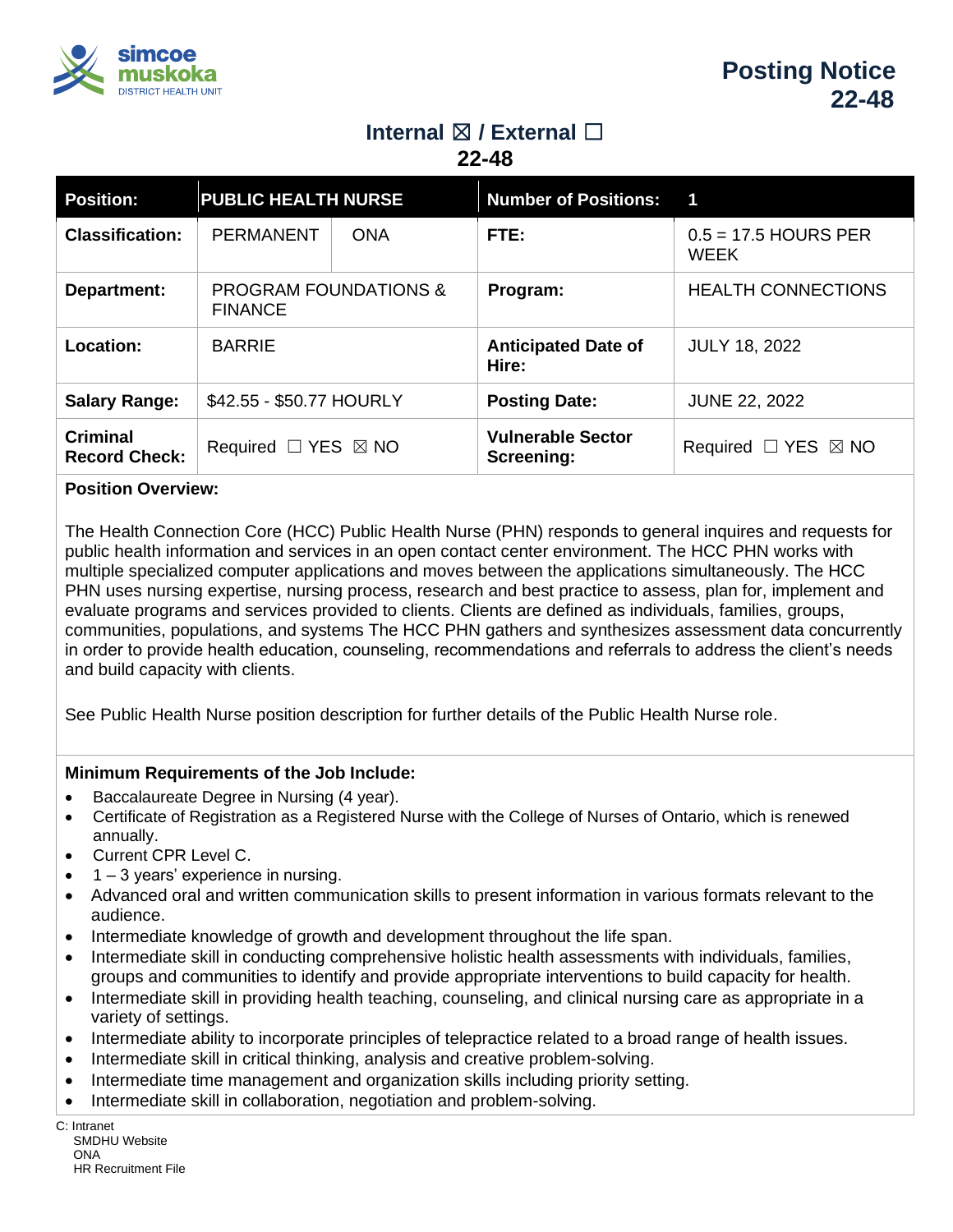

• Intermediate skills in Microsoft Word, Excel, PowerPoint and Outlook and the ability to demonstrate the technological skills to support work with the program communication, information systems and databases required to support program delivery.

### **Preference will be given to candidates with the following qualifications which are considered assets in this competition:**

- Oral proficiency in French.
- Certification in Community Health Nursing (Canada).
- Previous Health Connection experience or equivalent as determined by management.
- Formal education in nursing informatics or telepractice in nursing.
- Brief or minimal contact intervention for lifestyle counseling training.
- Minimum 1 year of public health nursing experience.

## **Deadline: 4:00 pm, WEDNESDAY, JULY 06, 2022**

*This is an internal union posting. External applicants may be considered when the internal recruitment process does not result in a successful internal candidate.*

For further details: refer to the **Public Health Nurse** position description.

For internal SMDHU applicants interested in applying for this position, please forward your completed application to Human Resources at [hr@smdhu.org](mailto:hr@smdhu.org) referencing posting **#22-48** in the subject line. Your formal application consists of submitting both an up-to-date résumé and a separate cover letter outlining how you meet the requirements and qualifications of this position. Please ensure you indicate in your application that you have the requirements and qualifications listed for this position otherwise it will be deemed you do not have them.

#### **For External Applicants Only:**

If interested in applying for this position, forward résumé with cover letter to Human Resources at [hr@smdhu.org](mailto:hr@smdhu.org) referencing posting **# 22-48** in the subject line.

Due to the large volume of applications we receive, and to ensure your application is given due consideration, we kindly request all applications for this position include both an up-to-date resume, and a detailed cover letter including specific examples of how you meet the required qualifications and skills for this position. The cover letter is to clearly identify:

- a. How your education meets the educational requirements listed.
- b. How your experience meets the experience requirements listed.
- c. How your experience meets each of the required knowledge, skills and abilities listed.
- d. How your education and/or experience meet each of the listed assets, which are considered preferences.

Applicants who fail to satisfactorily provide the information requested above in their cover letter will be deemed to not meet the minimum job requirements listed in this job posting. Accordingly, their application will not be considered in this competition.